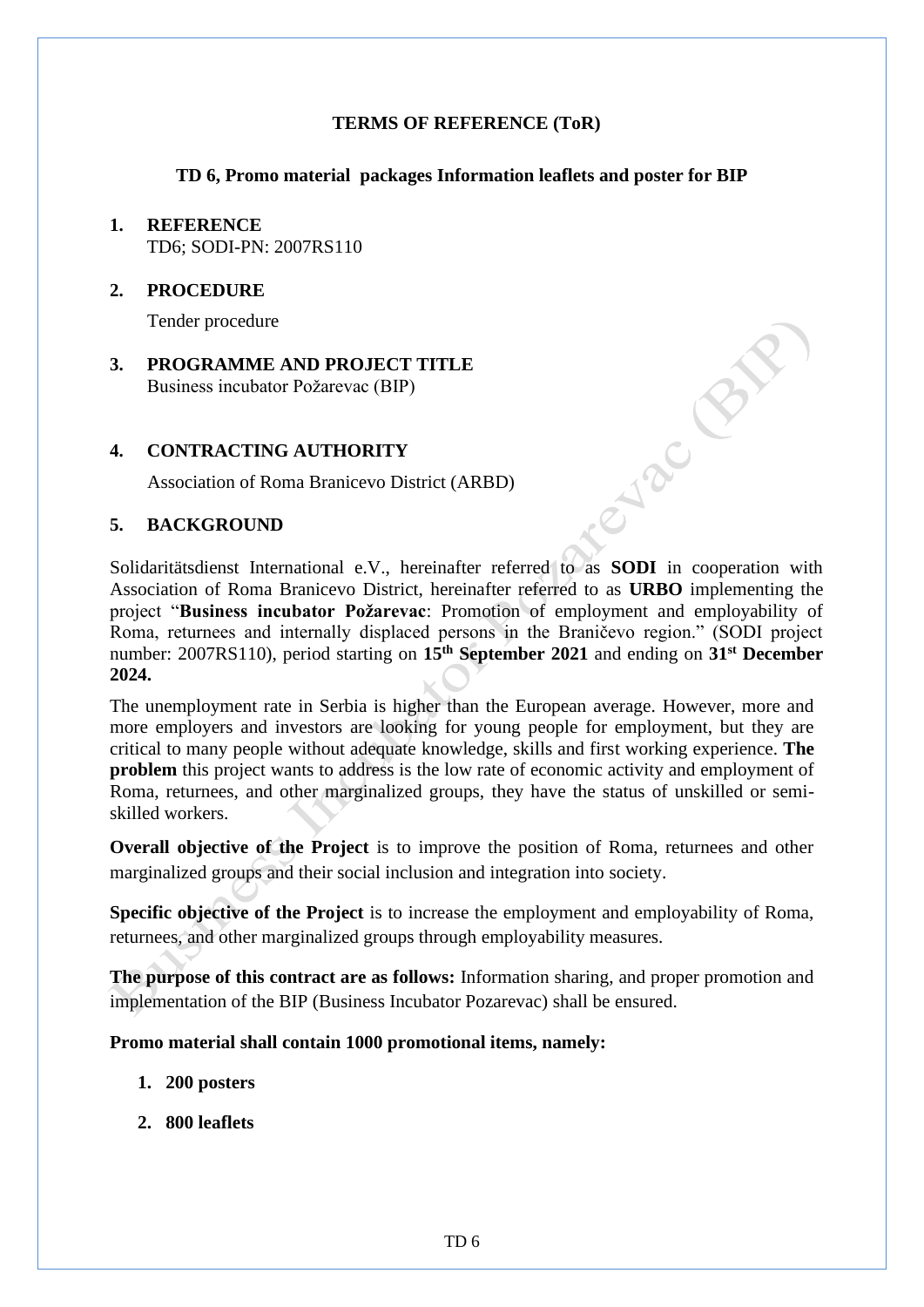# **It is material related to the BIP (Business Incubator Pozarevac).**

## **6. GEOGRAPHICAL AREA TO BE COVERED**

Branicevo district, City of Pozarevac

## **7. TARGET GROUPS**

Legal entities – private, public, and non-governmental sector, Roma community

## **8. LOCATION**

City of Pozarevac

## **9. START DATE & PERIOD OF IMPLEMENTATION**

The intended start date is **6th December 2021.**

## **10. GENERAL PROVISIONS**

The Contractor shall execute the contract with due care, efficiency and diligence in accordance with the best professional practice. The Contractor shall at all-time act impartially and as a faithful adviser in accordance with the code of conduct of its profession as well as with appropriate discretion.

Jac B

# **11. DELIVERIES AND PAYMENTS**

The Contracting Authority will pay to the Contractor the services based on Invoice

| No. | Deliverables | <b>Deadline</b>    |
|-----|--------------|--------------------|
|     | Invoice      | After successfully |
|     |              | delivered items,   |
|     |              | approved by the    |
|     |              | Contracting        |
|     |              | Authority).        |

# **12. DURATION OF THE CONTRACT**

The duration of the contract is **from 06.12.2021. until 31.12.2021. Please be informed that duration of the Contract could be extended and revised based on the Project contract with donor.**

# **13. DEADLINE FOR RECEIPT OF TENDERS**

The deadline for submission of tenders is **03.12.2021, at 12:00 hours**. Any tender received after this deadline will be automatically rejected.

The tenderers will submit their tenders using the: